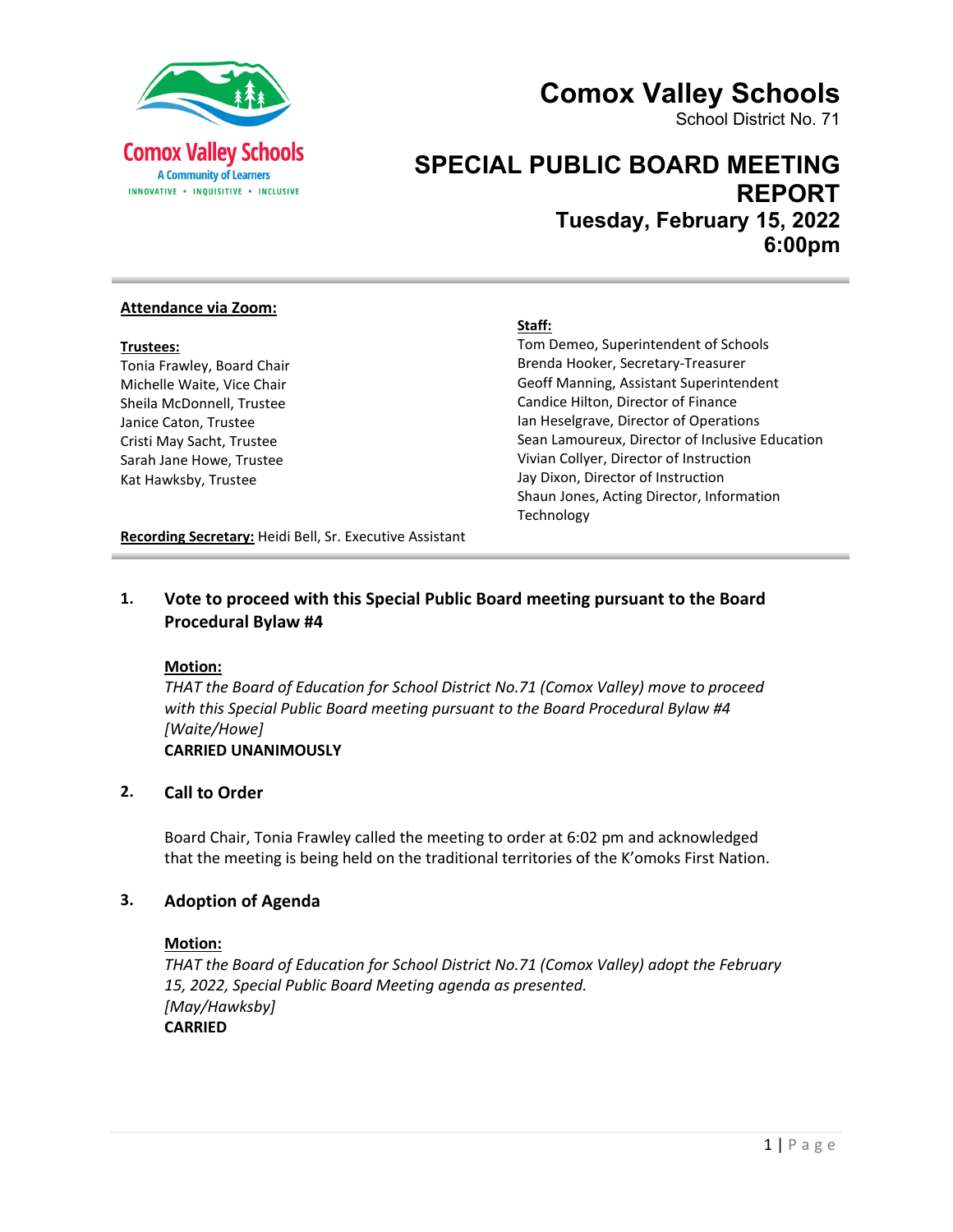## **4. Items for Discussion**

## **i. Long Range Facilities Plan – Boundary / Catchment Decision**

The Board Chair gave an opening statement about the reasoning's for this meeting.

The Secretary Treasure offered suggested wording for two motions. The first pertaining to the boundary adjustment, shifting the Courtenay Elementary catchment further south and the second pertaining to grade restructuring at Royston Elementary.

Senior staff spoke to the pressing issues at hand. Addressing the space capacity at Royston Elementary, recapping on the background leading us to this meeting, past meetings held, 3<sup>rd</sup> party reports submitted, comments/feedback given by the community and their findings.

Trustees discussed the options/solutions, which were presented to them by senior staff.

Trustees requested and senior staff agreed that a comprehensive transition plan would be developed, and an update would be brought back to the Board at the March 2022 Regular Board meeting.

#### **Motion:**

*THAT the Board of Education for School District No. 71 (Comox Valley) approves the boundary adjustment shifting the Courtenay Elementary catchment boundary further south, including parts of Fraser Road, Comox Logging Road, South Island Highway and The Ridge development, effective September 1, 2022.* [McDonnell/May] **CARRIED UNANIMOUSLY**

#### **Motion:**

*THAT the Board of Education for School District No. 71 (Comox Valley) direct the Superintendent to prepare a transition plan for the students that are affected with the boundary shift.* [Caton/Waite] **CARRIED UNANIMOUSLY**

## **5. Meeting Adjourned – 7:31 pm**

## **MOTION:**

*THAT the Board of Education of School District No.71 (Comox Valley) adjourn this meeting.*  [May/Hawksby] **CARRIED**